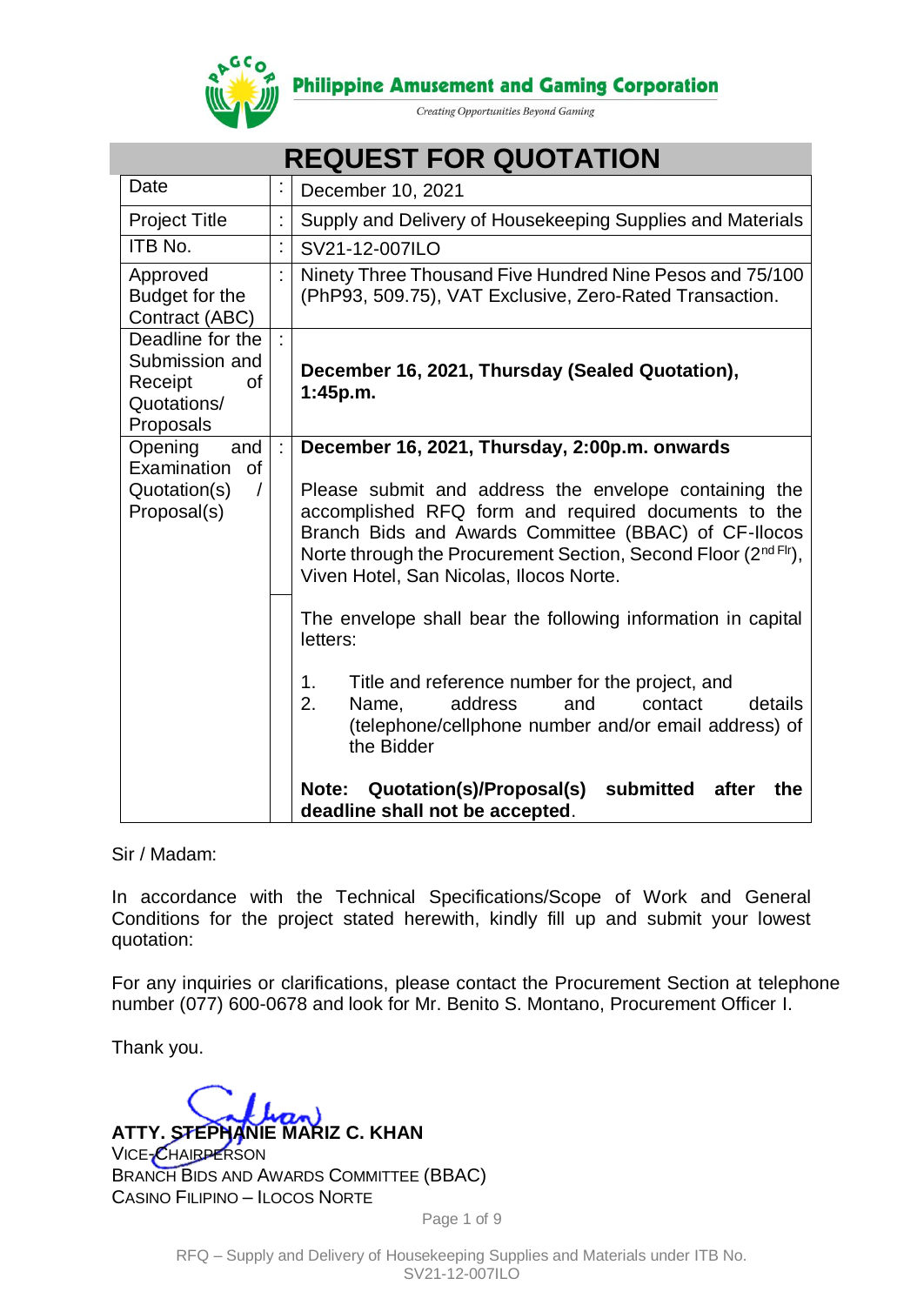Dear Ms. Khan:

In accordance with your request, following is our quotation for your requirement:

## **I. TECHNICAL SPECIFICATIONS / SCOPE OF WORK AND GENERAL CONDITIONS OF THE PROJECT**

|                                                            | <b>Offered Technical</b><br><b>Proposal</b><br>Please fill up each<br>column with either:<br>"Comply" or "Not<br><b>Comply. Bidder</b><br>should likewise<br>indicate the "Brand",<br>if any. |  |  |  |
|------------------------------------------------------------|-----------------------------------------------------------------------------------------------------------------------------------------------------------------------------------------------|--|--|--|
| SUPPLY AND DELIVERY OF HOUSEKEEPING SUPPLIES AND MATERIALS |                                                                                                                                                                                               |  |  |  |
|                                                            | <b>TECHNICAL SPECIFICATIONS:</b>                                                                                                                                                              |  |  |  |
| 12 PCS                                                     | APRON, PLAIN WHITE - Standard Size, White                                                                                                                                                     |  |  |  |
| 15 GAL                                                     | BLEACH, LIQUID - Multi-purpose cleaner,<br>99.9% antibac, whitens, removes stains                                                                                                             |  |  |  |
| 6 PCS                                                      | SOFT BROOM - Tambo, 3feet or 36"                                                                                                                                                              |  |  |  |
| 5 GAL                                                      | TOILET BOWL CLEANER - Stain remover,<br>eliminates odor, leaves bowl fresh smelling                                                                                                           |  |  |  |
| <b>933 PACK</b>                                            | PAPER CUP, 80Z, 50's/PACK                                                                                                                                                                     |  |  |  |
| 5 GAL                                                      | DECLOGGER - Liquid drain line renovator,<br>non-corrosive                                                                                                                                     |  |  |  |
| <b>40 PCS</b>                                              | FORK, STAINLESS, THICK - Stainless, thick,<br>high-end                                                                                                                                        |  |  |  |
| <b>40 PCS</b>                                              | SPOON, STAINLESS, THICK - Stainless,<br>thick, high-end                                                                                                                                       |  |  |  |
| 1 PAIR                                                     | GLOVES, LEATHER, LARGE - Leather, large<br>size for cleaning                                                                                                                                  |  |  |  |
| 211 PCS                                                    | MASK, DUST CHECK, SURGICAL MASK -<br>Dust check                                                                                                                                               |  |  |  |
| <b>24 PCS</b>                                              | MAT, DOORMAT, CLOTH, 18" X 14" -<br>Standard size, cloth, absorber                                                                                                                            |  |  |  |
| 4 PCS                                                      | PAIL, BIG, 16L - Construction pail                                                                                                                                                            |  |  |  |
| 4 PCS                                                      | TRAY, RUBBERIZED, SERVING TRAY -<br>Round, 12" diameter                                                                                                                                       |  |  |  |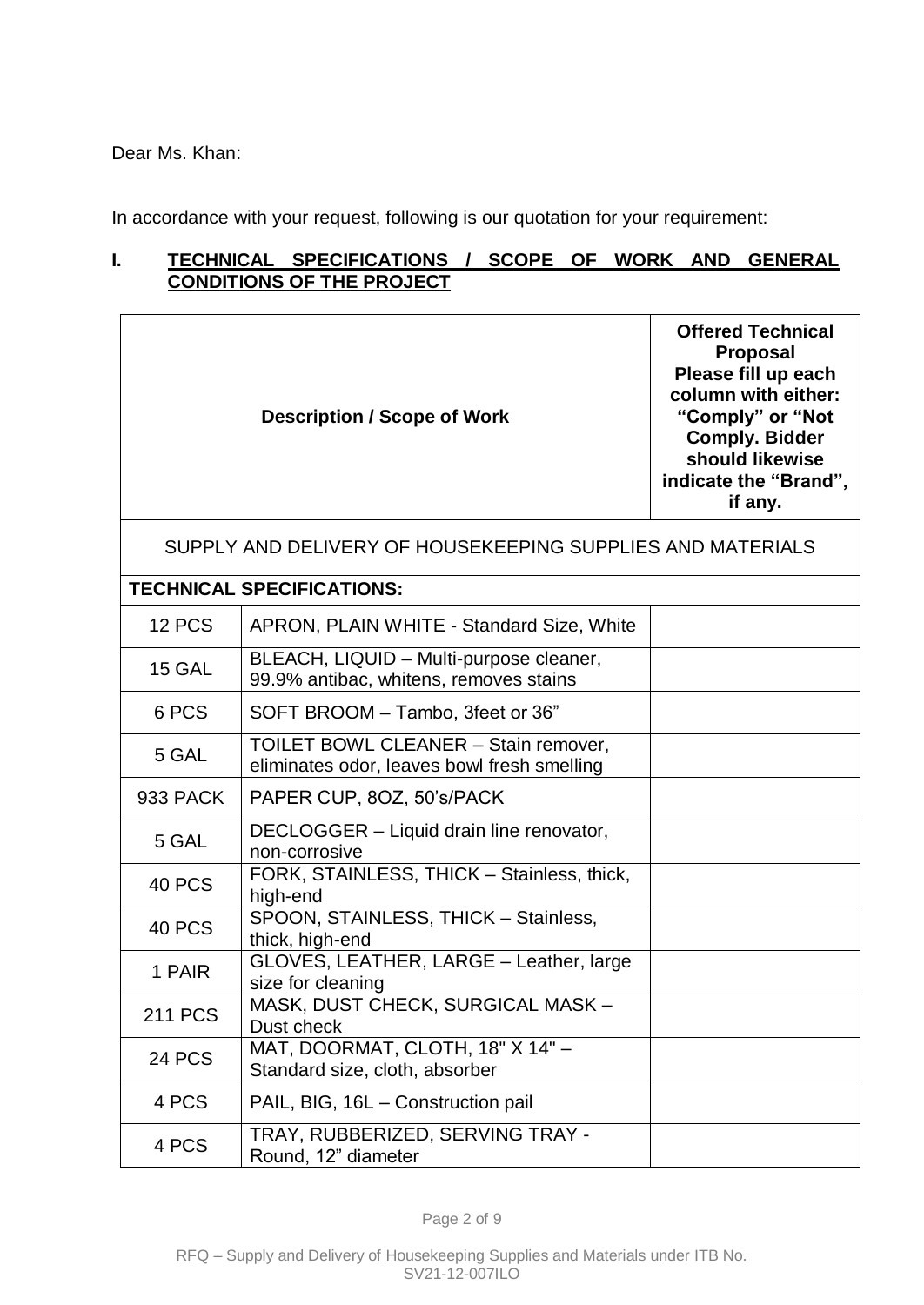| <b>20 PCS</b>                                             | CONTAINER, WATER, 5GAL WITH CAP -                                   |  |  |  |
|-----------------------------------------------------------|---------------------------------------------------------------------|--|--|--|
|                                                           | Plastic water container with cap                                    |  |  |  |
| 1 PC                                                      | FLASHLIGHT, PORTABLE LED TORCH,                                     |  |  |  |
|                                                           | RECHARGEABLE - Portable flashlight, LED                             |  |  |  |
| <b>GENERAL CONDITIONS:</b>                                |                                                                     |  |  |  |
|                                                           | 1. The <b>SUPPLIER</b> must have the mandatory government           |  |  |  |
|                                                           | license/permit to operate.                                          |  |  |  |
|                                                           | 2. The <b>SUPPLIER</b> , upon payment by <b>PAGCOR</b> , must issue |  |  |  |
|                                                           | the required official receipt and must issue Delivery Receipt       |  |  |  |
|                                                           | upon delivery of the housekeeping supplies and materials.           |  |  |  |
|                                                           | 3. The SUPPLIER, in case of any apparent damage to the item         |  |  |  |
|                                                           | must provide a replacement in lieu of the damaged item              |  |  |  |
|                                                           | within 24 hours upon receipt of notice.                             |  |  |  |
|                                                           | 4. The <b>SUPPLIER</b> agrees to pay a penalty of one-tenth of one  |  |  |  |
|                                                           | percent (1/10 of 1%) of the corresponding contract price for        |  |  |  |
|                                                           | each day of delay, including non-working days (i.e. Saturday        |  |  |  |
|                                                           | and Sunday), legal holidays or special non-working                  |  |  |  |
|                                                           | holidays. PAGCOR may rescind the contract once the                  |  |  |  |
| cumulative amount of liquidated damages reaches ten       |                                                                     |  |  |  |
| (10%) of the amount of the contract, without prejudice to |                                                                     |  |  |  |
| other courses of action and remedies open to it.          |                                                                     |  |  |  |
| Delivery                                                  | Within seven (7) calendar days upon receipt of                      |  |  |  |
| Period:                                                   | Notice to Proceed.                                                  |  |  |  |
|                                                           |                                                                     |  |  |  |
| <b>Delivery</b>                                           | Casino Filipino - Ilocos Norte, Second Floor                        |  |  |  |
| Place:                                                    | (2 <sup>nd flr</sup> ), Viven Hotel, San Nicolas, Ilocos Norte.     |  |  |  |

# **II. FINANCIAL QUOTATION:**

| Quantity           | <b>Description</b>                                                                     | <b>Unit Cost</b>     | <b>Total Cost</b><br>(VAT-Exclusive,<br><b>Zero-Rated</b><br><b>Transaction)</b> |
|--------------------|----------------------------------------------------------------------------------------|----------------------|----------------------------------------------------------------------------------|
| 12 PCS             | APRON, PLAIN WHITE<br><b>Standard Size, White</b>                                      |                      |                                                                                  |
| <b>15 GAL</b>      | BLEACH, LIQUID - Multi-<br>purpose cleaner, 99.9% antibac,<br>whitens, removes stains  | <b>PhP</b>           | <b>PhP</b>                                                                       |
| 6 PCS              | SOFT BROOM - Tambo, 3feet<br>or 36"                                                    | PhP __________       | <b>PhP</b>                                                                       |
| 5 GAL              | TOILET BOWL CLEANER -<br>Stain remover, eliminates odor,<br>leaves bowl fresh smelling | <b>PhP Example 2</b> | <b>PhP</b>                                                                       |
| 933<br><b>PACK</b> | PAPER CUP, 8OZ, 50's/PACK                                                              | <b>PhP</b>           | <b>PhP</b>                                                                       |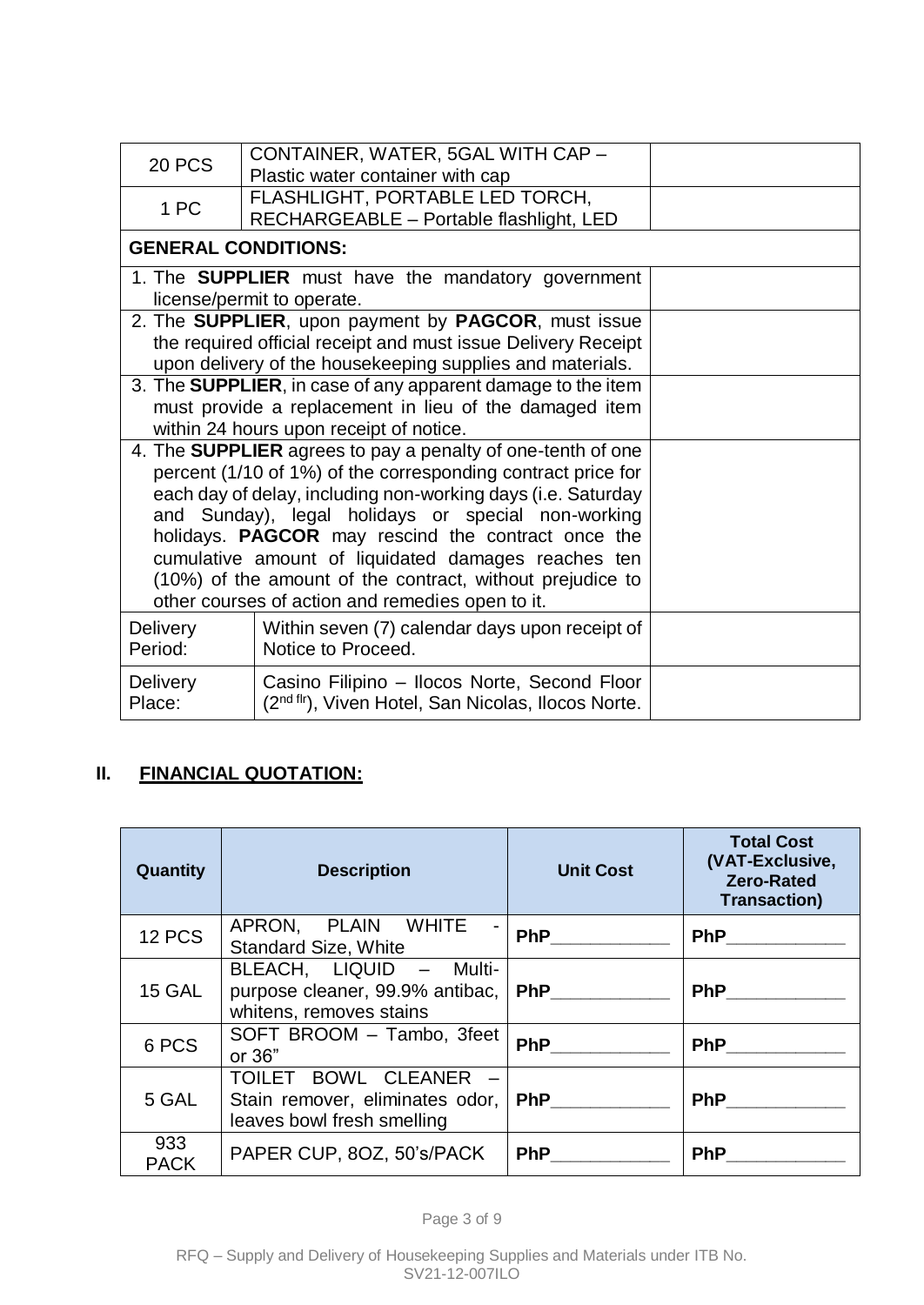| 5 GAL                                     | DECLOGGER - Liquid drain line<br>renovator, non-corrosive                     |  | PhP_____________                                                                                                                                                                                                                    |                                                                                                                                                                                                                                     |
|-------------------------------------------|-------------------------------------------------------------------------------|--|-------------------------------------------------------------------------------------------------------------------------------------------------------------------------------------------------------------------------------------|-------------------------------------------------------------------------------------------------------------------------------------------------------------------------------------------------------------------------------------|
| <b>40 PCS</b>                             | FORK, STAINLESS, THICK -<br>Stainless, thick, high-end                        |  | PhP______________                                                                                                                                                                                                                   | PhP_____________                                                                                                                                                                                                                    |
| 40 PCS                                    | SPOON, STAINLESS, THICK -<br>Stainless, thick, high-end                       |  | <b>PhP</b>                                                                                                                                                                                                                          |                                                                                                                                                                                                                                     |
| 1 PAIR                                    | GLOVES, LEATHER, LARGE -<br>Leather, large size for cleaning                  |  |                                                                                                                                                                                                                                     | PhP______________                                                                                                                                                                                                                   |
| <b>211 PCS</b>                            | MASK, DUST CHECK,<br><b>SURGICAL MASK - Dust check</b>                        |  |                                                                                                                                                                                                                                     | <b>PhP</b> Phillips and the same of the same of the same of the same of the same of the same of the same of the same of the same of the same of the same of the same of the same of the same of the same of the same of the same of |
| <b>24 PCS</b>                             | MAT, DOORMAT, CLOTH, 18"<br>X 14" - Standard size, cloth,<br>absorber         |  | <b>PhP</b> Phillips and the same of the same of the same of the same of the same of the same of the same of the same of the same of the same of the same of the same of the same of the same of the same of the same of the same of |                                                                                                                                                                                                                                     |
| 4 PCS                                     | PAIL, BIG, 16L - Construction<br>pail                                         |  |                                                                                                                                                                                                                                     |                                                                                                                                                                                                                                     |
| 4 PCS                                     | TRAY, RUBBERIZED,<br>SERVING TRAY - Round, 12"<br>diameter                    |  |                                                                                                                                                                                                                                     | <b>PhP</b>                                                                                                                                                                                                                          |
| <b>20 PCS</b>                             | CONTAINER, WATER, 5GAL<br>WITH CAP - Plastic water<br>container with cap      |  |                                                                                                                                                                                                                                     |                                                                                                                                                                                                                                     |
| 1 PC                                      | FLASHLIGHT, PORTABLE LED<br>TORCH, RECHARGEABLE -<br>Portable flashlight, LED |  | $PhP$ ______________                                                                                                                                                                                                                | <b>PhP</b>                                                                                                                                                                                                                          |
| <b>GRAND TOTAL</b>                        |                                                                               |  |                                                                                                                                                                                                                                     |                                                                                                                                                                                                                                     |
| <b>COST</b><br><b>VAT Exclusive, Zero</b> |                                                                               |  |                                                                                                                                                                                                                                     |                                                                                                                                                                                                                                     |
| <b>Rated Transaction</b>                  |                                                                               |  | (Note: Please state amount in words and in figures)                                                                                                                                                                                 |                                                                                                                                                                                                                                     |

## **NOTES:**

- 1. The quotations (unit and total prices) shall be rounded off up to two (2) decimal places.
- 2. Quotations must be gross of all applicable taxes and VAT-exclusive, zero rated transactions.

| <b>VALIDITY OF OFFER:</b> | Ninety (90) calendar days from the date of opening                                                                |
|---------------------------|-------------------------------------------------------------------------------------------------------------------|
| <b>PAYMENT SCHEDULE:</b>  | of quotations<br>Payment shall be based on actual delivery and<br>upon issuance of the Certificate of Acceptance. |

## **Additional Requirements:**

Bidders have the option to submit the following documents, together with the quotation, on the deadline for the Submission and Receipt of Quotations/Proposal or at the latest within three (3) calendar days from the determination of the bidder having the Lowest / Single Calculated Quotation and receipt of the BBAC notice relative thereto: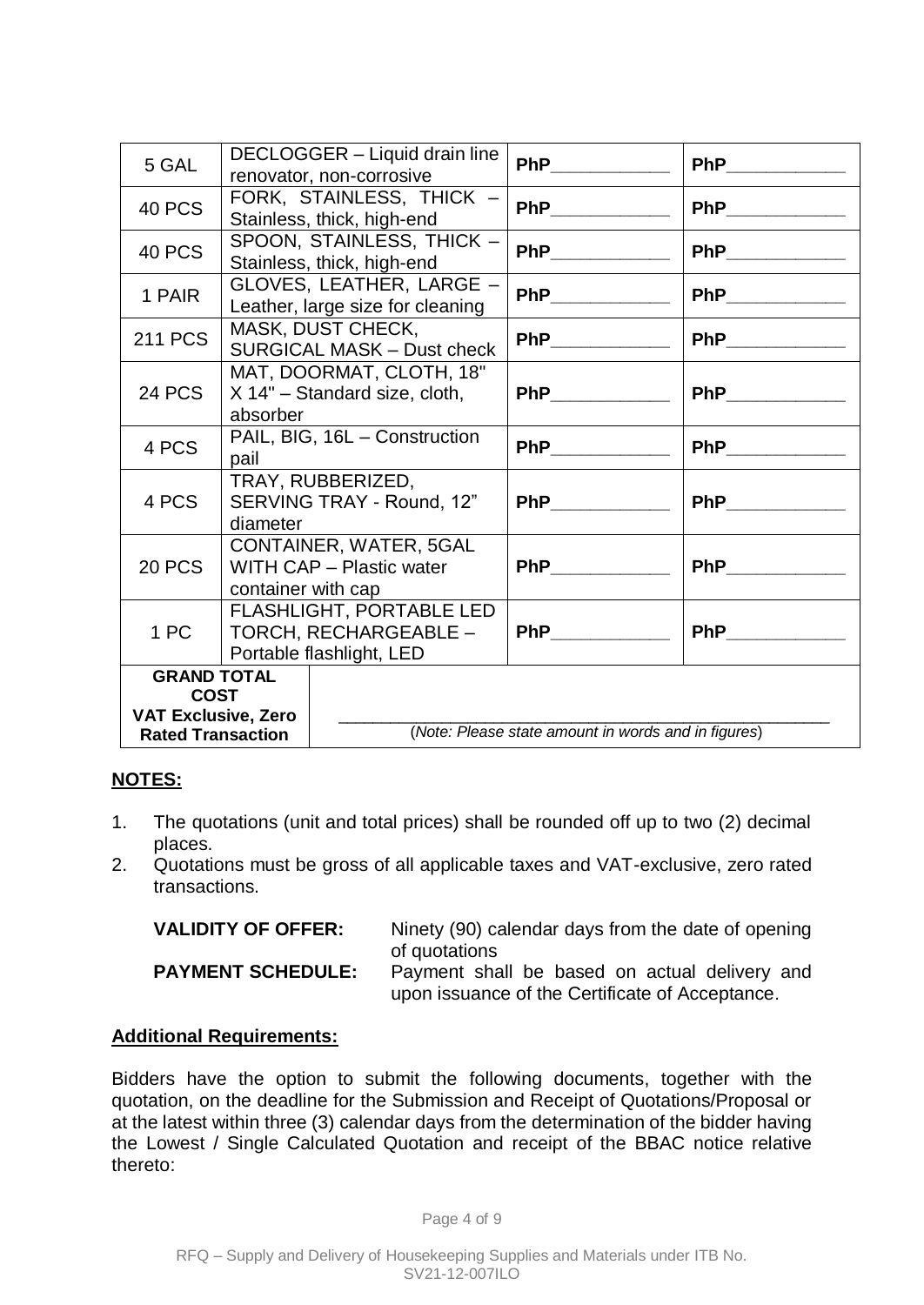- 1. Registration Certificate from the Department of Trade and Industry (DTI) for sole proprietors, Registration Certificate from the Securities and Exchange Commission (SEC) for corporations, partnerships or joint ventures or Registration Certificate from the Cooperative Development Authority (CDA);
- 2. Valid Mayor's Permit issued by the city or municipality where the principal place of business of the bidder is located or Official Receipt as proof of payment for renewal;
- 3. Philippine Government Electronic Procurement System (PhilGEPS) Registration Number;
- 4. Original Notarized Omnibus Sworn Statement using the form prescribed in Annex A hereof for projects:
	- *The Omnibus Sworn Statement shall be supported by an attached document showing proof of authorization, e.g., duly notarized Secretary's Certificate issued by the corporation or the members of the joint venture or a Special Power of Attorney (SPA) in case of sole proprietorships for situations where the signatory is not the sole proprietor/owner.*

## **NOTES:**

Bidders shall submit their quotations through their duly authorized representatives using this form only. This form must be completed without any alterations to their format and no substitute form shall be accepted. All parameters shall be filled in with the correct and accurate information as required.

- 1. Quotation(s)/Proposal(s) submitted exceeding the Approved Budget for the Contract shall be rejected.
- 2. The prices quoted are to be paid in Philippine Currency.
- 3. All prices quoted are **INCLUSIVE** of all applicable duties, government permits, fees, and other charges relative to the acquisition and delivery of items to PAGCOR, but **VAT-Exclusive, Zero-Rated Transaction**.
- 4. For the purpose of standardization of quotations/proposals, this RFQ Form will prevail over all kinds and forms of quotation. In case of price discrepancy over the amounts in words and in figures, the amount in words will prevail.
- 5. Any interlineations, erasures or overwriting shall be valid only if they are signed or initiated by you or any of your duly authorized representative/s.
- 6. PAGCOR shall have the right to inspect and/or to test the goods to confirm their conformity to the technical specifications.
- 7. Award of contract shall be made in favor of the supplier or contractor having the Single or Lowest Calculated Responsive Quotation, which complies with the minimum technical specifications and other terms and conditions stated herein.
- 8. The supplier/contractor/consultant agrees to pay a penalty of one-tenth of one percent (1/10 of 1%) of the corresponding contract price for each day of delay, including non-working days (i.e. Saturday and Sunday), legal holidays or special non-working holidays. PAGCOR shall rescind the contract once the cumulative amount of liquidated damages reaches ten percent (10%) of the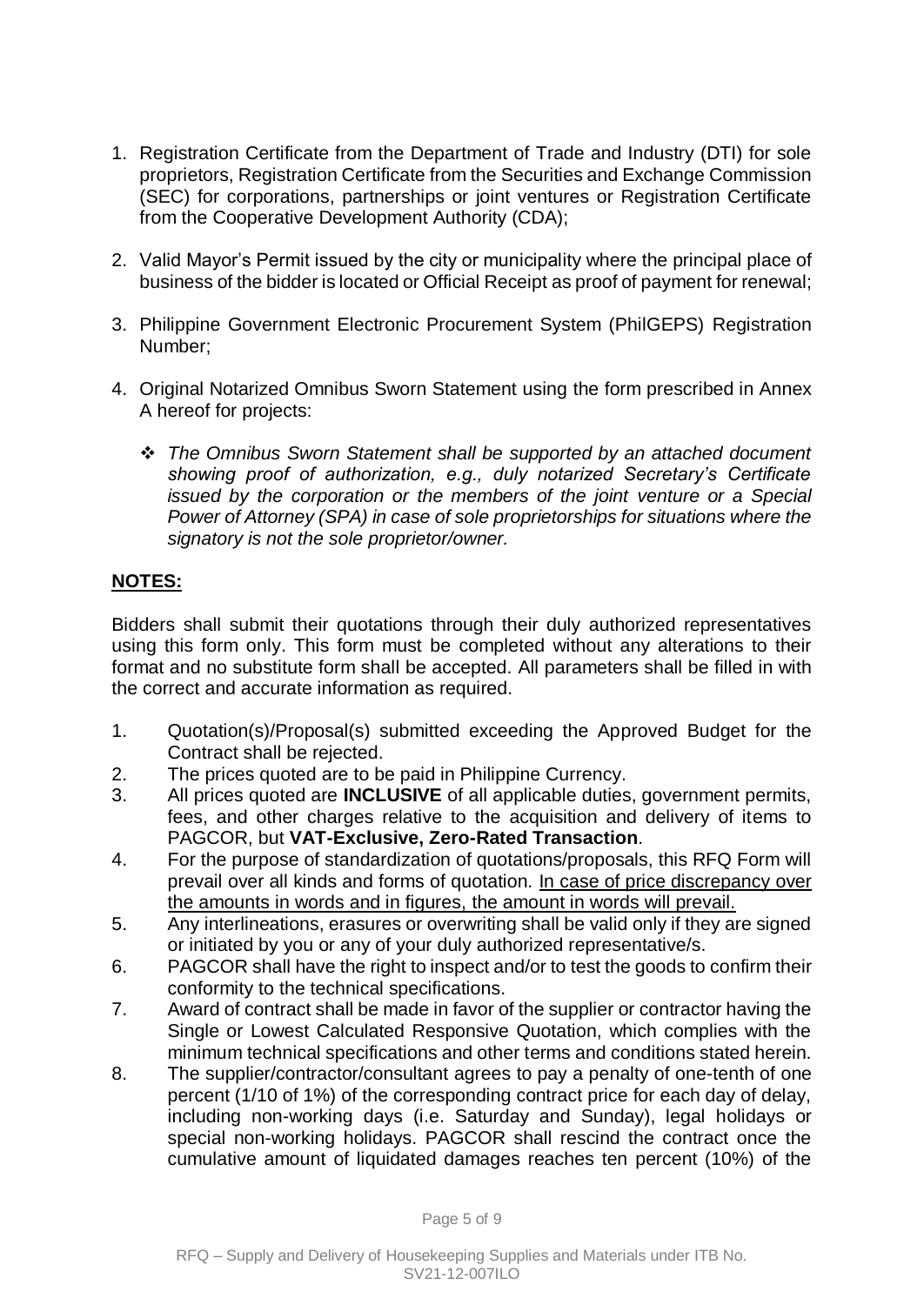amount of the contract, without prejudice to other courses of action and remedies open to it.

9. Other terms and conditions are stipulated in the attached Annex "A" of the Purchase Order.

#### **BIDDER'S COMMITMENT:**

We hereby agree and bind ourselves to the terms and conditions herein specified, to the manner of procurement and evaluation set up by the BBAC, to the provisions of the attached Annex A (Terms and Conditions) of the Purchase Order and to the rules and regulations of the Government and PAGCOR.

Very truly yours,

| Signature over Printed Name |  |
|-----------------------------|--|
| Date:                       |  |
| TIN:                        |  |
| Position:                   |  |

\_\_\_\_\_\_\_\_\_\_\_\_\_\_\_\_\_\_\_\_\_\_\_\_\_\_\_\_\_

Company Represented:

\_\_\_\_\_\_\_\_\_\_\_\_\_\_\_\_\_\_\_\_\_\_\_\_\_\_\_\_\_  $TIN:$ Address / Tel. No. / Fax No. \_\_\_\_\_\_\_\_\_\_\_\_\_\_\_\_\_\_\_\_\_\_\_\_\_\_\_\_\_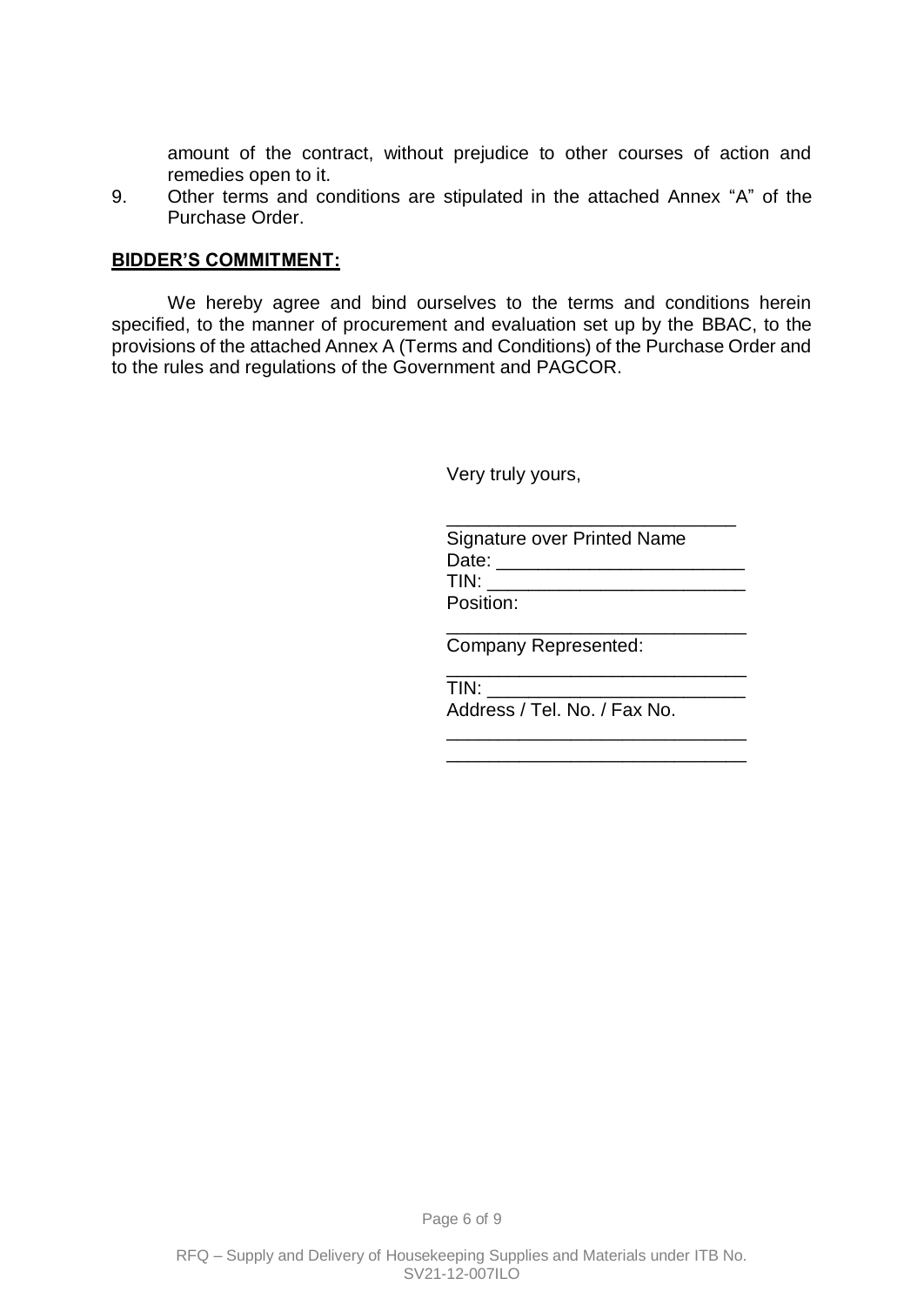## **OMNIBUS SWORN STATEMENT**

REPUBLIC OF THE PHILIPPINES ) CITY/MUNICIPALITY OF \_\_\_\_\_\_ ) S.S.

## **AF F I D A V I T**

I, *[Name of Affiant]*, of legal age, *[Civil Status]*, *[Nationality]*, and residing at *[Address of Affiant]*, after having been duly sworn in accordance with law, do hereby depose and state that:

#### 1. *Select one, delete the other:*

*If a sole proprietorship:* I am the sole proprietor or authorized representative of *[Name of Bidder]* with office address at *[address of Bidder]*;

*If a partnership, corporation, cooperative, or joint venture:* I am the duly authorized and designated representative of *[Name of Bidder]* with office address at *[address of Bidder]*;

#### 2. *Select one, delete the other:*

*If a sole proprietorship:* As the owner and sole proprietor, or authorized representative of *[Name of Bidder]*, I have full power and authority to do, execute and perform any and all acts necessary to participate, submit the bid, and to sign and execute the ensuing contract for *[Name of the Project]* of the *[Name of the Procuring Entity], as shown in the attached duly notarized Special Power of Attorney*;

*If a partnership, corporation, cooperative, or joint venture:* I am granted full power and authority to do, execute and perform any and all acts necessary to participate, submit a quotation/ proposal (for consulting services)/ best offer (in case of Negotiated Procurement – Two Failed Biddings), and to sign and execute the ensuing contract for *[Name of the Project]* of the *[Name of the Procuring Entity],* as shown in the attached *[state title of attached document showing proof of authorization (e.g., duly notarized Secretary's Certificate, Board/Partnership Resolution, or Special Power of Attorney, whichever is applicable;)]*;

3. *[Name of Bidder]* is not "blacklisted" or barred from procurement by the Government of the Philippines or any of its agencies, offices, corporations, or Local Government Units, foreign government/foreign or international financing institution whose blacklisting rules have been recognized by the Government Procurement Policy Board;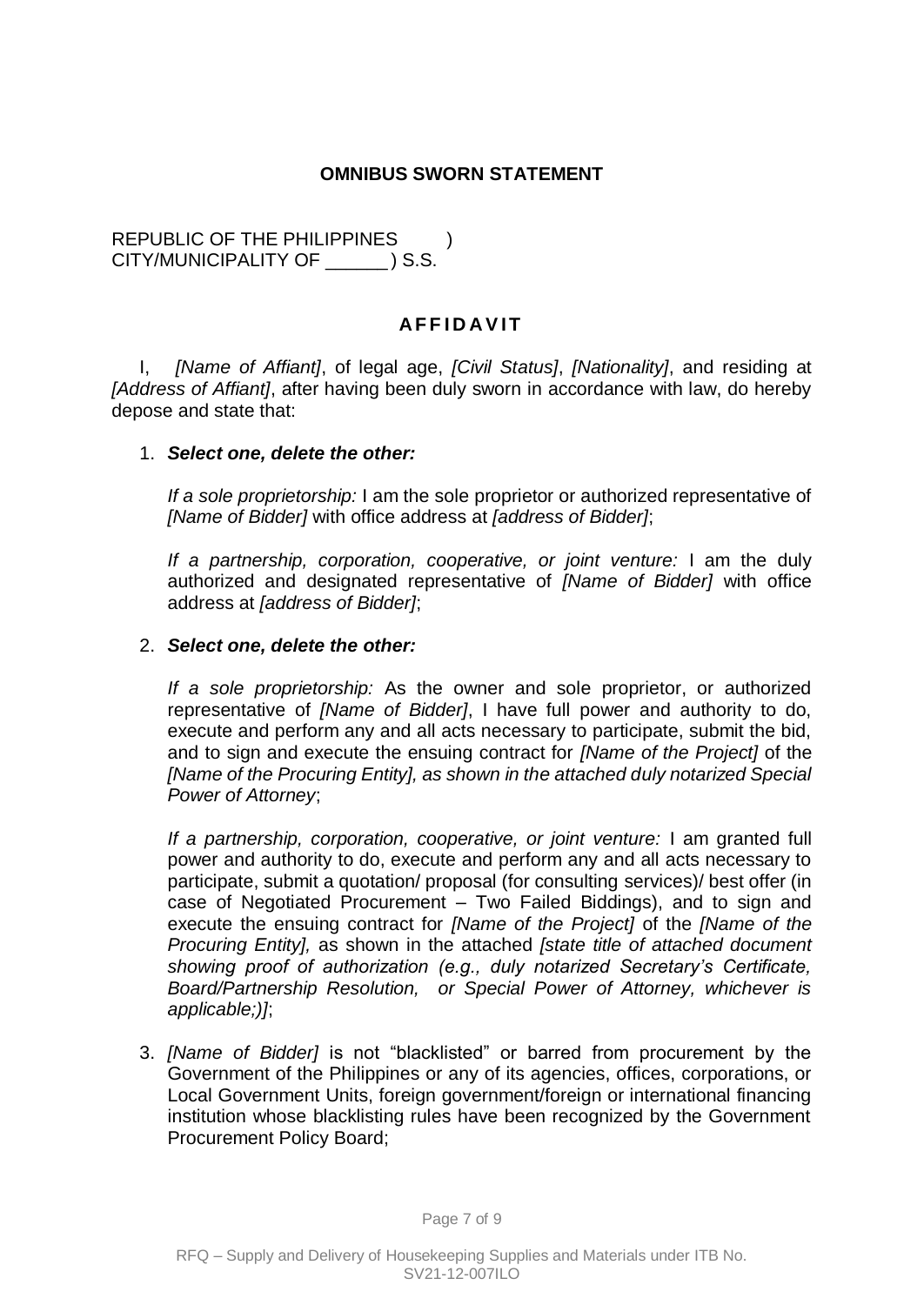- 4. Each of the documents submitted in satisfaction of the procurement requirements is an authentic copy of the original, complete, and all statements and information provided therein are true and correct;
- 5. *[Name of Bidder]* is authorizing the Head of the Procuring Entity or its duly authorized representative(s) to verify all the documents submitted;

#### 6. *Select one, delete the rest:*

*If a sole proprietorship:* The owner or sole proprietor is not related to the Head of the Procuring Entity, members of the Bids and Awards Committee (BAC), the Technical Working Group, and the BAC Secretariat, the head of the Project Management Office or the end-user unit, and the project consultants by consanguinity or affinity up to the third civil degree;

*If a partnership or cooperative:* None of the officers and members of *[Name of Bidder]* is related to the Head of the Procuring Entity, members of the Bids and Awards Committee (BAC), the Technical Working Group, and the BAC Secretariat, the head of the Project Management Office or the end-user unit, and the project consultants by consanguinity or affinity up to the third civil degree;

*If a corporation or joint venture:* None of the officers, directors, and controlling stockholders of *[Name of Bidder]* is related to the Head of the Procuring Entity, members of the Bids and Awards Committee (BAC), the Technical Working Group, and the BAC Secretariat, the head of the Project Management Office or the end-user unit, and the project consultants by consanguinity or affinity up to the third civil degree;

- 7. *[Name of Bidder]* complies with existing labor laws and standards; and
- 8. *[Name of Bidder]* is aware of and has undertaken the following responsibilities as a Bidder:
	- a) Carefully examine all of the Request for Quotation/Request for Proposal (in case of consulting services);
	- b) Acknowledge all conditions, local or otherwise, affecting the implementation of the Contract;
	- c) Made an estimate of the facilities available and needed for the contract, if any; and
	- d) Inquire or secure Supplemental/Bid Bulletin(s) issued for the \_\_\_\_\_\_\_\_\_\_\_\_\_\_\_\_\_\_\_\_\_\_\_ *under ITB No. \_\_\_\_\_\_\_\_\_\_\_\_\_\_\_\_*, if any*;*  and
- 9. *[Name of Bidder]* did not give or pay directly or indirectly, any commission, amount, fee, or any form of consideration, pecuniary or otherwise, to any person